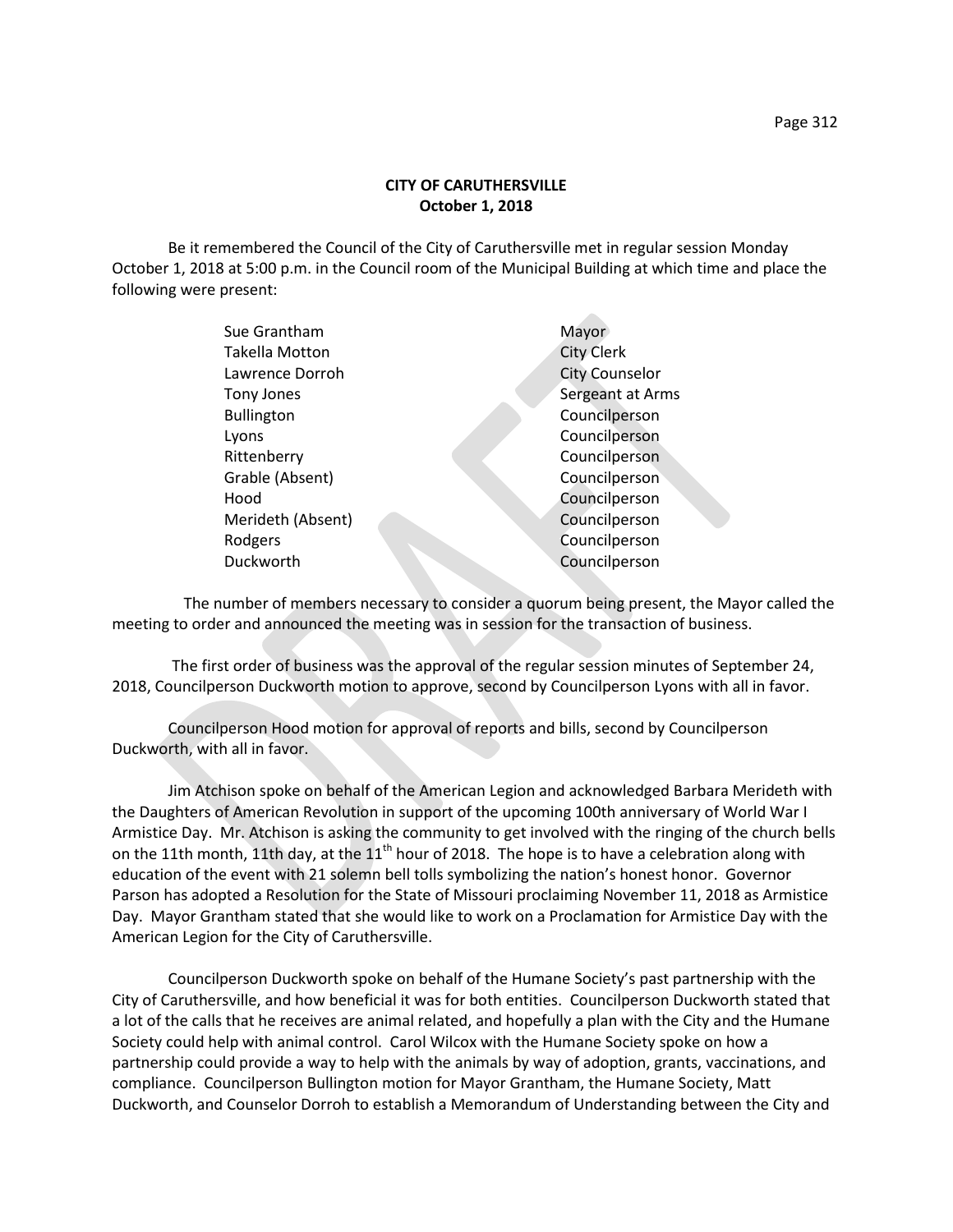## Page 313

the Humane Society with final approval by the Council. Councilperson Hood second the motion, which resulted in the following vote:

| <b>Bullington</b> | Yes | Lyons     | Yes. |
|-------------------|-----|-----------|------|
| Rittenberry       | Yes | Hood      | Yes. |
| Rodgers           | Yes | Duckworth | Yes. |

Chief Tony Jones stated that one of the officers was willing to take on the responsibilities as Humane Officer with the ability to write citations which is a plus. Chief Tony Jones also reported that there was an attempted robbery in Caruthersville at the car wash and the subject shot into the vehicle. The department is aware that the subjects are out of Arkansas, and look to have an arrest soon. There was not a robbery at the Casino or Jiffy Jim's.

Fire report; Fire calls from September 26, 2018 through October 1, 2018 are as follows: 9/26/18; Fire alarm sounding due to burned food on West 3<sup>rd</sup> St., 9/26/18; Fire alarm sounding due to steam from bathroom on Bushey, 9/27/18; Vehicle accident on Hwy DD south of Cottonwood Point. The training for the month was "Intruder Training", which was taught by Jerry Hudgens with 16 firefighters attending, and next week is fire prevention week. Councilperson Lyons wanted to know if the Caruthersville Fire Department got reimbursed for answering fire calls when a closer Fire department to the incident didn't answer the call. It was explained that Fire departments weren't obligated to answer fire calls out of their jurisdiction. Chief Charlie Jones stated that he tries to collect payment from the insurance company, but most people limits are \$500, which usually leave a balance that doesn't always get paid. Non-subscribers can be taken to small's claims court for non-payment but the cost has to be weighed whether it's beneficial to do so. Mayor Grantham gave thanks to the Police and Fire departments for their support at the funeral of Mike Wright.

Street & Sanitation/Water &Sewer; Paul Shaw reported that potholes had been filled last week; with rain occurring, the cold patch couldn't be applied so gravel was put down. The City Clerk will be the LPA agent for the grant process through MODOT. There will be someone in the evenings just before closing to assist with lift assists to the dumpster at the Maintenance yard and the area will be tidied up. There is also a plan to pick up debris by rotation of Wards. Councilperson Duckworth commended the Mayor and Paul Shaw on picking up and leading the way with Terry Rushing's departure. Paul Shaw attended a Water & Sewer Emergency Response Class last week, the attendance and training was successful.

Code Enforcement; Sonya Fuller reported sending out several letters, and will be issuing 2 complaints on properties to the Police department. There are a total of 3 volunteers that are working alongside City employees, and they have been doing a great job. Councilperson Bullington wanted to know whose responsibility is it to keep the Carroll property mowed. There's a lien on the property and Counselor Dorroh will be checking the status on the property as to whether it's been sold.

Library report; Teresa Tidwell reported that October was birthday calendar month and they're trying to get the names for the 2019 calendar which cost \$2, and lasts forever. They also welcome ads which is \$50 each for all year long; the calendars are free. The Library will also be offering online resources for the following: Hobbies & Crafts, Home Improvement, Small Engine Repair, and legal